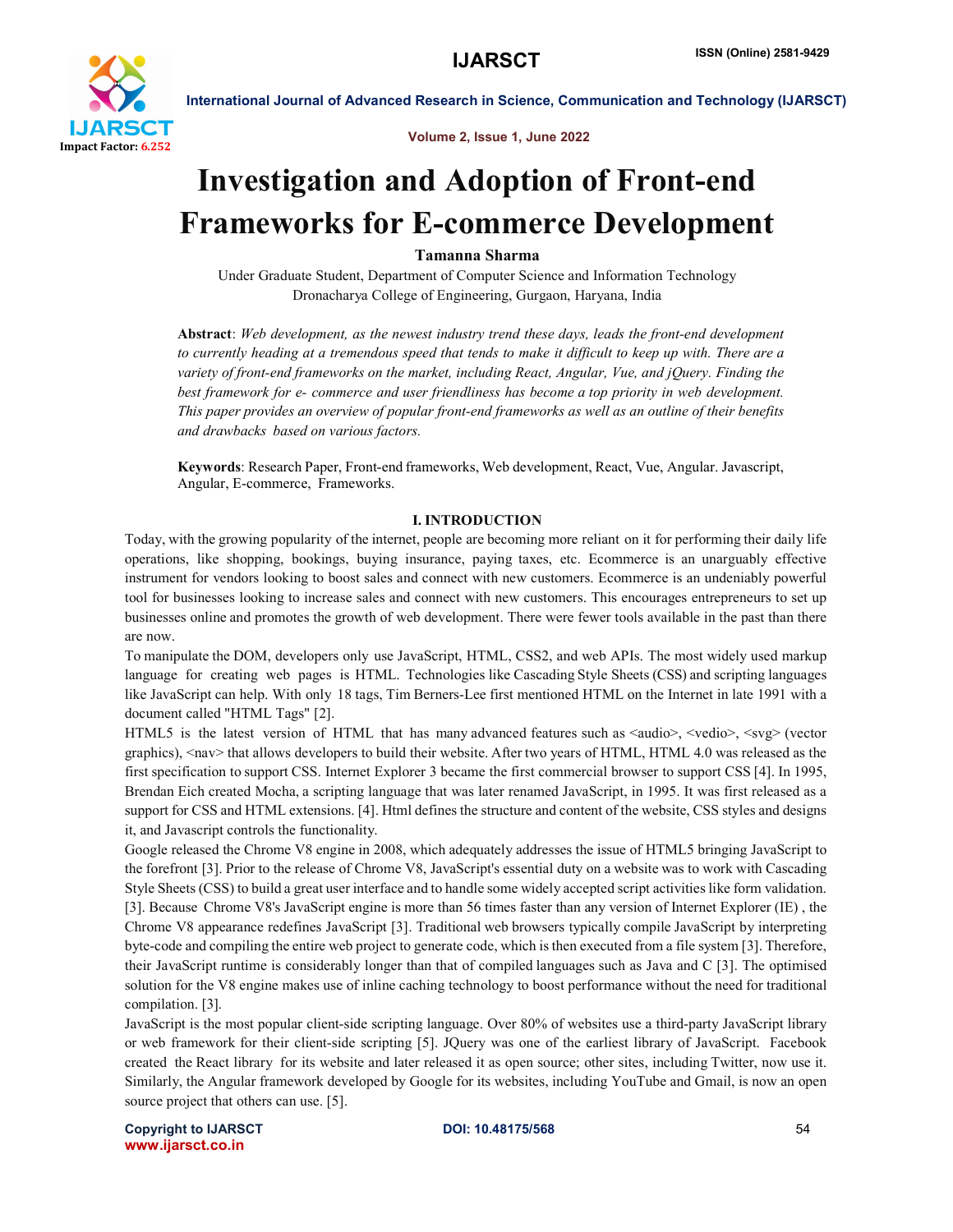

# Volume 2, Issue 1, June 2022

# II. FRONT-END FRAMEWORKS

JavaScript is the most popular language in the field of Front-end development. There are a number of JavaScript frameworks available. The information is gathered from various platforms in order to identify the most popular frontend frameworks.

| Fig 1. NPM Downloads since 2016 [6] |         |             |             |  |
|-------------------------------------|---------|-------------|-------------|--|
|                                     | Angular | React       | Vue         |  |
| <b>Downloads</b> 2.3 million        |         | 9.2 million | 2.2 million |  |

React.js is the most used front-end framework nowadays, as shown in Figure 1. It has the most downloads yet is ranked second in terms of starred frameworks on Github, where Vue is first [6].

Fig 2. GitHub Most Starred Front-end Framework till 2018 [7]

| Framework   | <b>Angular</b> | <b>Vue</b> | React   |
|-------------|----------------|------------|---------|
| <b>Star</b> | 59,330         | 124,609    | 119,474 |

Based on the above statistics, VueJS is most starred front end framework on GitHub. It is one of the fastest evolving framework for progressive web apps. There is also a shorter and easier learning curve. It is simple to grasp Vue.js concepts if one is familiar with HTML, CSS, and JS. Another reason could be that, Vue is developed as a community and developers [7].

# 2.1 React.js and React Native

Jordan Walke, a Facebook software engineer, created React after releasing an early prototype called "Fax.js." [8]. Its ability to deconstruct a complex interface enables users to focus on individual components, making it a more powerful framework. The main goal of React.js is to achieve the best possible rendering performance [9]. It is an open source JavaScript framework used for creating single-page web applications and reusable UI Components, whereas React Native builds cross-platform applications. It uses MVC approach to create applications.



React requires extra libraries as it deals with state management and renders it to DOM. Its most notable feature is the Virtual DOM, which updates and syncs with the real DOM. React constructs an in-memory data- structure cache, computes the differences, and afterwards effectively upgrades the browser's expressed DOM [8]. It is an excellent framework for those who require a stable platform capable of handling heavy traffic. [1]. Whatsapp has officially released ReactJS to develop user interfaces from Facebook [11].

With React, it's easy to update data that changes over time. It is a component-based framework that facilitates the development of reusable and testable code [11]. React's ability to create logic in front-end projects is powerful and, at the same time, quite easy to use [12].

### 2.2 Angular 1 and Angular 2

Angularis an open-source typescript based framework for developing single-page web application. It is led by the Google Angular Team, as well as a community of individuals and businesses [13]. The MEAN stack, which includes the MongoDB database, Express.js web application server framework, Angular (or AngularJS), and the Node.js server runtime environment, uses Angular as the frontend [13]. Angular 2 is a total redesign of Angular 1, with improved performance. Data binding and property binding both are supported by Angular 2.

Copyright to IJARSCT **DOI: 10.48175/568** 55 www.ijarsct.co.in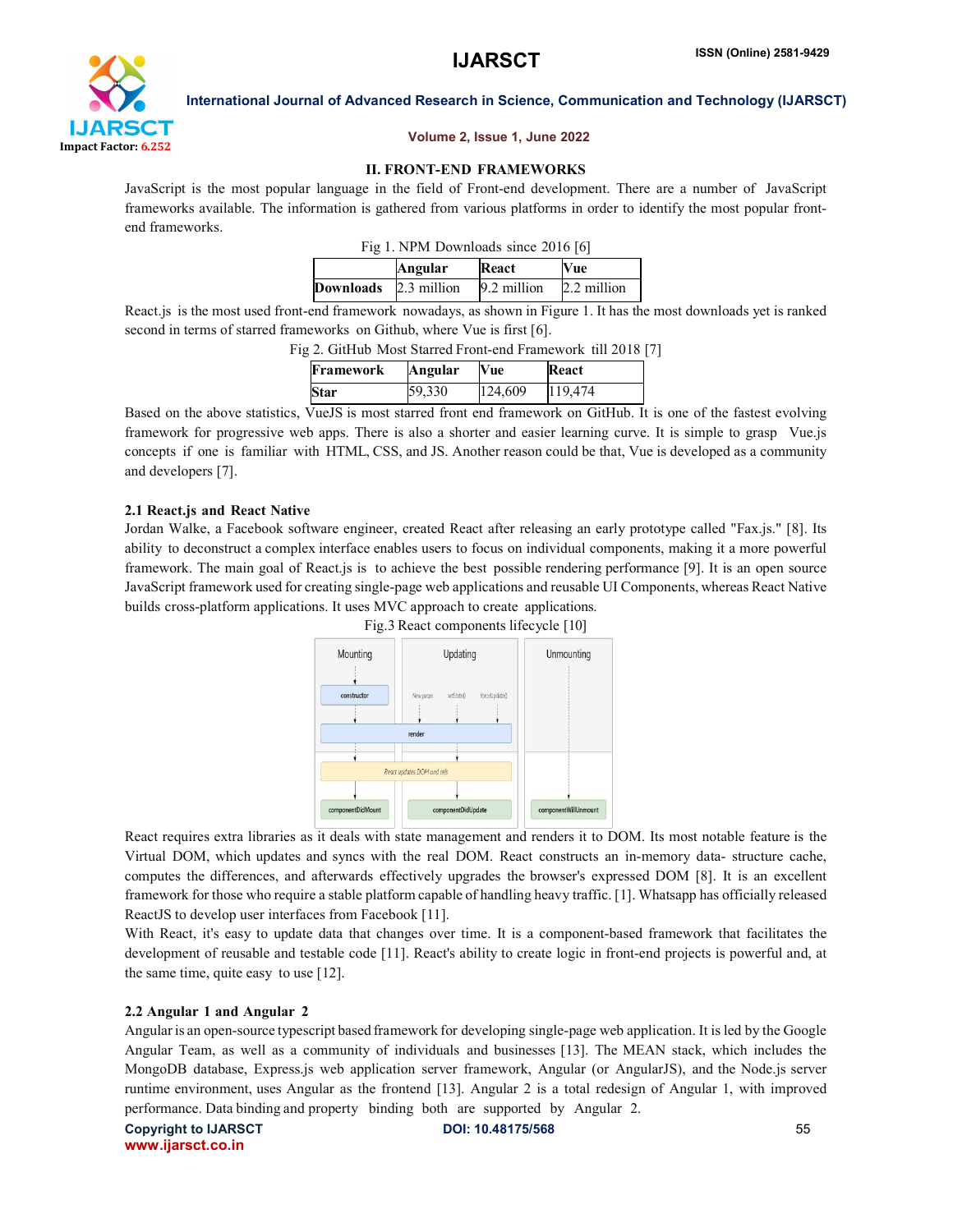

# Volume 2, Issue 1, June 2022

HTML properties can be bound to component class properties to control the DOM. Angular comes with a number of built-in modules, such as the http module [14]. Figure 4 depicts how the building blocks interact to form an angular module, which is then combined to form an angular application [14].



With traditional template systems, the changes to the model does not automatically reflect in the view. It will require code from developers. However, with AngularJS, the template is first compiled in the browser, resulting in a live view. Any changes to the view are reflected immediately in the model, and any model changes are propagated to the view. This is the concept of two-way data binding used in Angular 1.





Angular 2 is a new framework that allows developers to concentrate on developing JavaScript classes. With Angular 1 the distinctions between controllers, services, factories, providers, and other potentially confusing concepts must be kept in mind. Angular is a great choice to develop mobile or web apps. Most essential features, such as two-way data binding, are enabled by default, minimizing the amount of code [1]. By defining them as external elements, the components are decoupled from their dependencies [1]. The dependency injection makes components reusable and manageable [1]. With advantages, some flows are also there. Some of them are: Dynamic apps occasionally fail to perform well due to their complex structure and size. To build applications with limited scopes, you will not be able to use the resources that Angular provides.

# 2.3 Vue.js

Vue, like Angular and React, is an open-source front- end framework that is used to create single-page applications. Evan You drew inspiration from Angular and React, combined the best elements of both of these frameworks, and created Vue [16]. Vue.js features an incrementally adaptable architecture that focuses on declarative rendering and component composition [16]. The core library is focused on the view layer only [16]. Version names are often derived from manga and anime, most of which are within the science fiction genre [17]. Vue users can use template syntax or choose to directly write render functions using hyperscript either through function calls or JSX [17]. Vue uses an HTML-based template syntax that allows binding the rendered DOM to the underlying Vue instance's data [17]. Vue provides an interface for changing what is presented on the page based on the present URL path.

www.ijarsct.co.in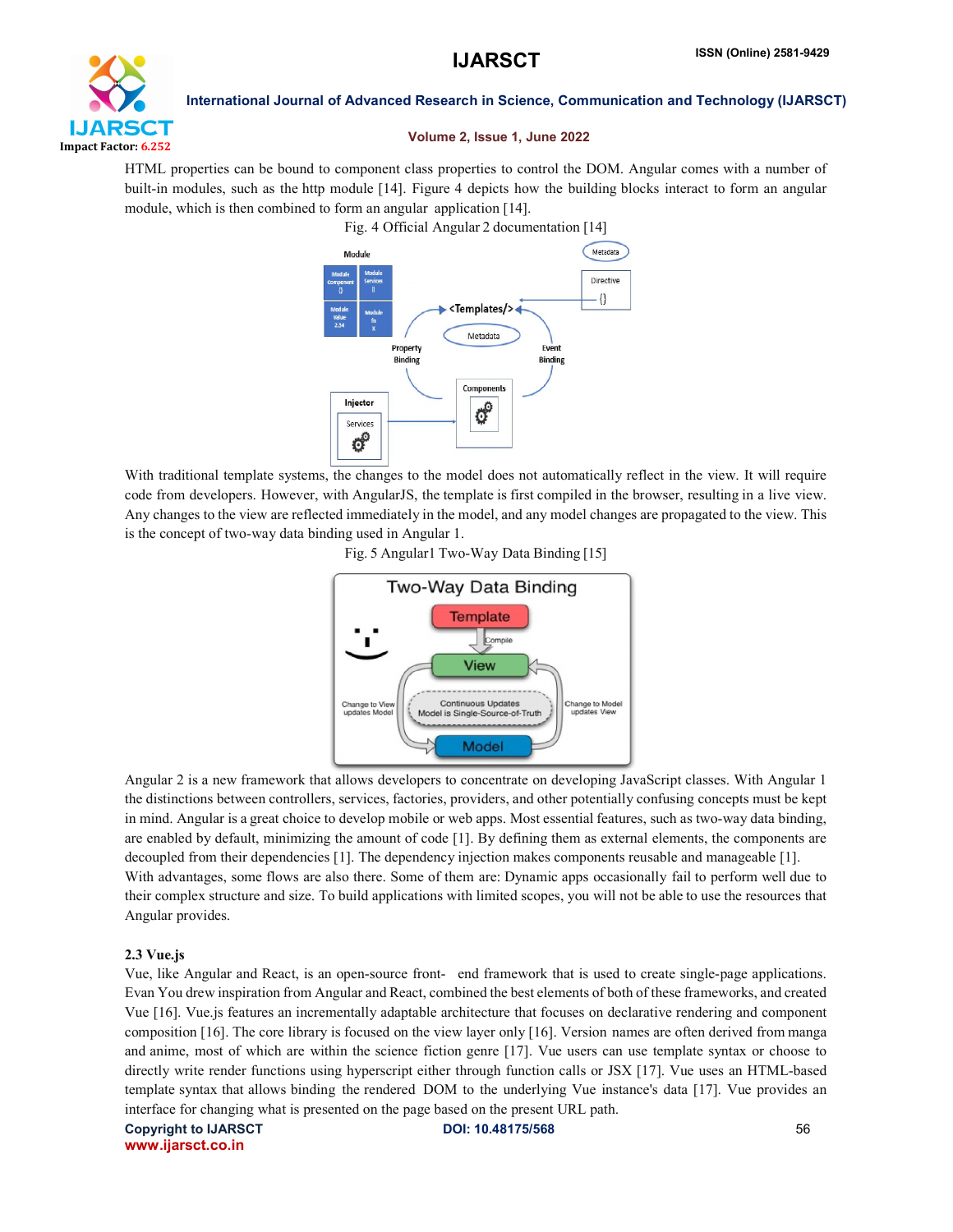

#### Volume 2, Issue 1, June 2022



Fig.6 illustrates the working of rendering feature. On the first render, if a data property is accessed, its getter function is called. Which (Getter) then calls the watcher to get the data property as a dependency [18]. Any properties collected/tracked as dependencies during the component's render are recorded by the watcher. Later on, when a dependency's setter is triggered, the watcher is notified and the component re-renders and updates the view [18]. Vue has grown to be the most popular framework. Some of its features are responsible for its popularity. First is that, it maintains a virtual DOM that finds which elements to update without rendering the entire DOM to update any piece of information and render it on screen [19]. Another advantage of DOM manipulations is two- way data binding, which makes updating and tracking related components easier [19]. One more advantage is that Vue can be used in almost any project due to its components and lightweight nature. Finally, single-file components are used to reduce the page's initial loading time.

#### III. ADOPTION OF FRONT END FRAMEWORKS

With time, lots of new front-end frameworks are evolving. There are many popular frameworks available today. React, Vue, and Angular are some of them. Different frameworks have different properties and characteristics. Choosing the right technology stack is critical for the success of a project. There are many reasons why some companies prefer one technology over another and some of them are as follows:

#### 3.1 Flexibility

How many options are there for configuration and how easily they can be customised is what defines the flexibility of the frame-work. Whether the framework makes decisions about state servers, routers, and handlers on its own or gives you the option to do so [20]. Although static frameworks are simple to set up and run, you may run into problems with modules. There are, on the other hand, frameworks that allow you to switch between components as needed [20]. Based on what This factor must be considered when deciding on the type of application to be developed. For example, Angular 2 offers good options in this regard, as it's easy to get it up and running very quickly [20]. React and Vue, on the other hand, provide the flexibility to swap components when required [20]. Vue is has grown in popularity since its initial release, and the reason appears to be its flexibility.

#### 3.2 Performance

The overall performance of the framework is one of the most important factors to consider when deciding on the best framework. The framework or library that a web app uses determines its performance. A JS framework's performance can be measured in terms of its scalability, robustness, and integrability. However, two factors are considered here: the DOM and the JS Framework Benchmark [21].

DOM:- React applications maintain a virtual DOM in memory that is synced with the real DOM. Consequently, it becomes faster and more efficient. Vue: Because it employs a variety of algorithms to avoid re- rendering the entire DOM, whenever the document is changed or updated. The virtual DOM is more efficient than the traditional DOM. Angular works with a real DOM, which means that when a single change is made, the entire DOM is refreshed. This slows down the process.

Copyright to IJARSCT **DOI: 10.48175/568** 57 www.ijarsct.co.in JS Framework Benchmark: In terms of memory requirements and boot time, Angular and React surpass Angular. Angular is still a preference for many developers to create large-scale SPAs [21]. When it comes to startup time, due to the small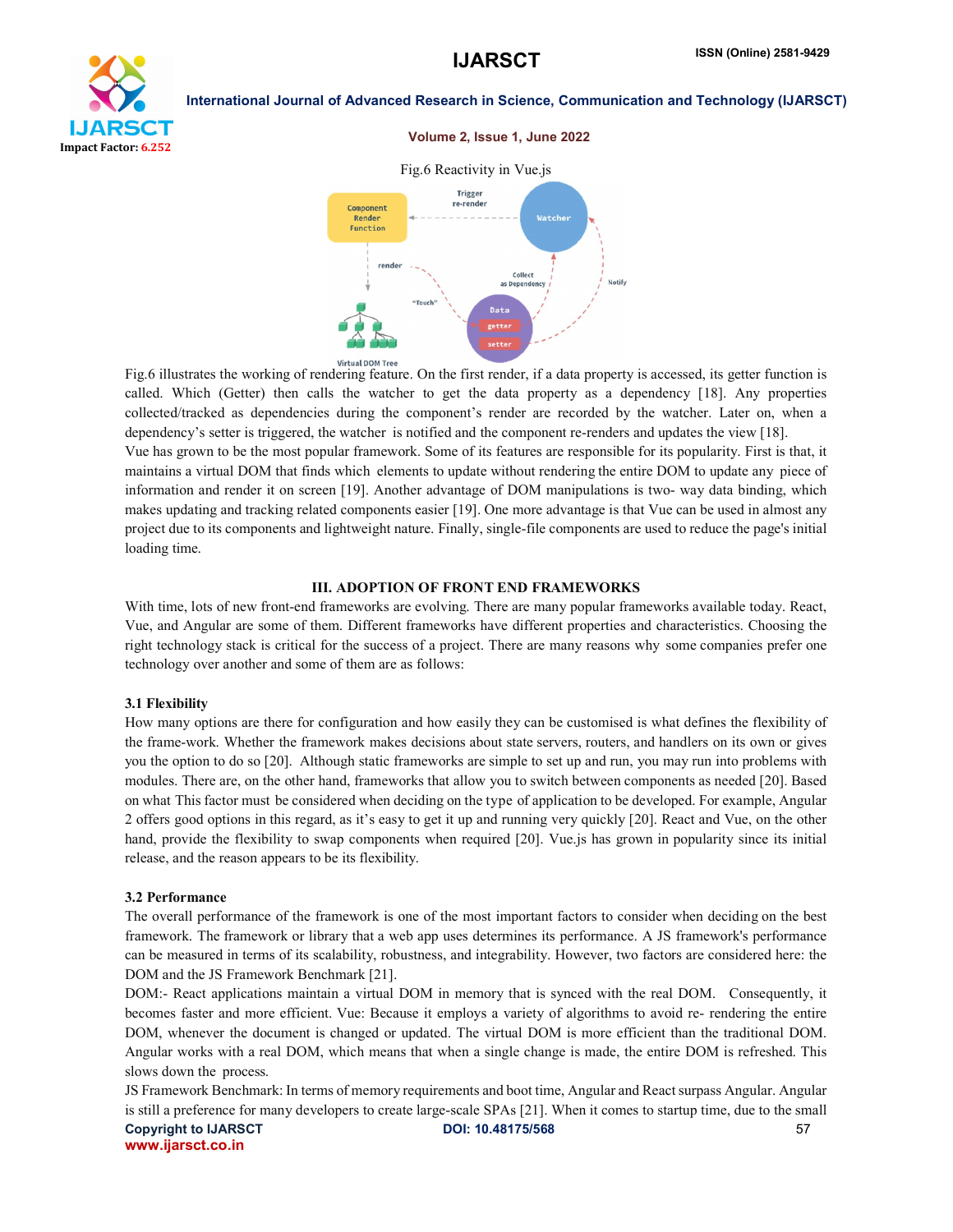

### Volume 2, Issue 1, June 2022

size of vue, it is drastically reduced. As compared to React and Angular. Vue is most efficient.

# 3.3 Adaptability to the Teamwork

To enhance an organization's chances of developing effective software systems that can adapt to changing business needs, the framework must be appropriate for the group's work.

React doesn't implement the MVC structure. The MVC is a structure splits the problem into 3 parts: data (Model), presentation (View), and actions during user intraction (Controler) [22]. Without the division, teams cannot be implemented simultaneously, which in turn can significantly complicate the development process and make it timetaking. Angular is a great pick for developers as it uses the MVW architecture, which separates the application logic from the user interface [22]. Consequently, it offers a modular solution that is used by multiple development teams simultaneously with the same data. Vue, on the other hand, is an MVC framework. Furthermore, it provides a template for developers in the form of directives and filters [23]. This results in more readable code, which reduces the likelihood of bugs [23].

# 3.4 Popularity

The premise for selecting the best suitable framework for any organisation is popularity: It will be easier to obtain talents, resources, and so on for a well-known framework. The popularity of a framework is determined by a variety of factors, including its advantages over native language Javascript, market demand, frequent upgrades, ability to solve problems, and so on [21]. The ability to solve problem is found to be more in relatively new technologies. Angular 2+, for example, is built with more precise and advanced ways to tackle technical challenges than Angular.js.

Fig.7 State of Web Frameworks in 2021 [21]

|                     | React | Angular | Vue             |
|---------------------|-------|---------|-----------------|
| <b>Popularity</b> % | 35.9  | 25.1    | 19 <sub>1</sub> |

Fig.7 shows that React and Angular are the most widely used and popular frameworks. If a framework is not widely used, it means that it has a small number of developers. It is possible that businesses will become bogged down in their search for them. This could be problematic for the company.

### 3.5 Advanced E-Commerce Solutions

Frameworks such as Angular.js, React.js and Vue, have been used by e-commerce platforms all over the world. React isn't just used on Facebook, it's also used on Instagram and WhatsApp. Due to the virtual DOM implementation and other rendering optimizations, React code runs very quickly. Its features make it a powerful framework for client-side applications [23].

Angular is an expanding framework which can change static HTML pages into dynamic HTML pages. It enables intelligent algorithmic operations such as HTML template auto-completion [24]. The one-way data binding feature reduces the risk of app failures, and the MVVM architecture allows developers to work independently on the same app section while using the same data set [24]. It was designed specifically for large- scale project scalability. VueJS focuses on the view layer and can be seamlessly integrated into large projects. Because of its small size, it is much faster and more flexible than other frameworks.

Large reusable templates for multiple codes can be created quickly with Vue [24]. It can be used to create both simple and complex apps with advanced interfaces. New parts can be added to the code without affecting the overall system [24].

### IV. CONCLUSION

According to various studies and polls, React.js and Angular.js are the most widely used of the three. The most popular framework in 2019 was React, which was followed by Angular and Vue. Angular, React, and Vue are all actively developing frameworks. The key is to choose a technology that suits the true needs of the company. The popularity of a framework, flexibility, futuristic support, adaptability for teamwork, performance in terms of DOM manipulations, startup time and memory allocation etc. should be taken into consideration while adopting a framework.